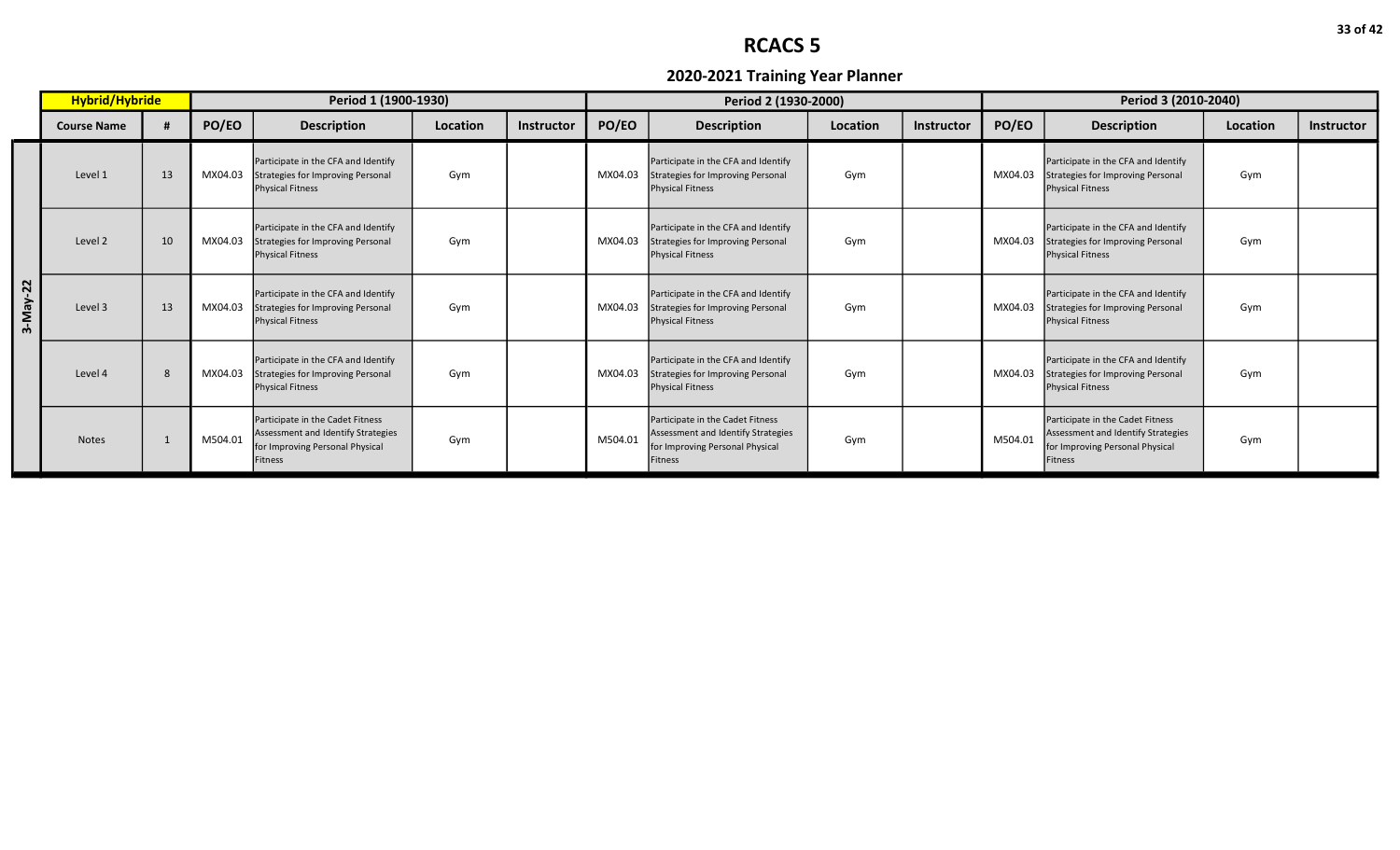|           | Hybrid/Hybride     |    |         | Period 1 (1900-1930)                                               |                                                  |                       |         | Period 2 (1930-2000)                                                                              |                                  |                       | Period 3 (2010-2040) |                                                                              |                                    |                    |  |
|-----------|--------------------|----|---------|--------------------------------------------------------------------|--------------------------------------------------|-----------------------|---------|---------------------------------------------------------------------------------------------------|----------------------------------|-----------------------|----------------------|------------------------------------------------------------------------------|------------------------------------|--------------------|--|
|           | <b>Course Name</b> |    | PO/EO   | <b>Description</b>                                                 | Location                                         | Instructor            | PO/EO   | <b>Description</b>                                                                                | Location                         | Instructor            | PO/EO                | <b>Description</b>                                                           | Location                           | Instructor         |  |
|           | Level 1            | 13 | M140.01 | Launch a Water Rocket                                              | Outside                                          | Lt Rozon              | M140.01 | Launch a Water Rocket                                                                             | Outside                          | Lt Rozon              | M108.03              | <b>Execute Turns at the Halt</b>                                             | Parade Square -<br><b>ESCE</b>     | WO2 Yakabuski      |  |
|           | Level 2            | 10 | M208.01 | Execute Left and Right Turns on the<br>March                       | Parade Square -<br><b>ESCE</b>                   | WO2 Young             | M208.01 | Execute Left and Right Turns on the<br>March                                                      | Parade Square -<br>ESCE          | WO2 Young             | M203.07              | Discuss Personal Integrity as a Quality Level 2 Classroom -<br>of Leadership | <b>ESCE</b>                        | <b>FSgt Weiher</b> |  |
| 10-May-22 | Level 3            | 13 | M337.01 | Measure Distance Along a Route                                     | Level 3 Classroom - FSgt Pershick<br><b>ESCE</b> |                       | M337.02 | Determine a Position on a Visual Fligh Level 3 Classroom -<br>tRules (VFR) Navigation Chart (VNC) | <b>ESCE</b>                      | CI Cameron            | <b>AVI REV</b>       | <b>Aviation Combined Subjects Review</b>                                     | Level 3 Classroom -<br><b>ESCE</b> | CI Cameron         |  |
|           | Level 4            | 8  | C440.09 | Describe the Relationship Between<br><b>Gravity and Space-Time</b> | Level 4 Classroom -<br><b>ESCE</b>               | <b>FSgt Montreuil</b> | C440.09 | Describe the Relationship Between<br>Gravity and Space-Time                                       | Level 4 Classroom<br><b>ESCE</b> | <b>FSgt Montreuil</b> | C460.01              | <b>Describe Aerodrome Operations</b><br>Career Opportunities                 | Level 4 Classroom -<br><b>ESCE</b> | WO2 Lemay          |  |
|           | <b>Notes</b>       |    |         |                                                                    |                                                  |                       |         |                                                                                                   |                                  |                       |                      |                                                                              |                                    |                    |  |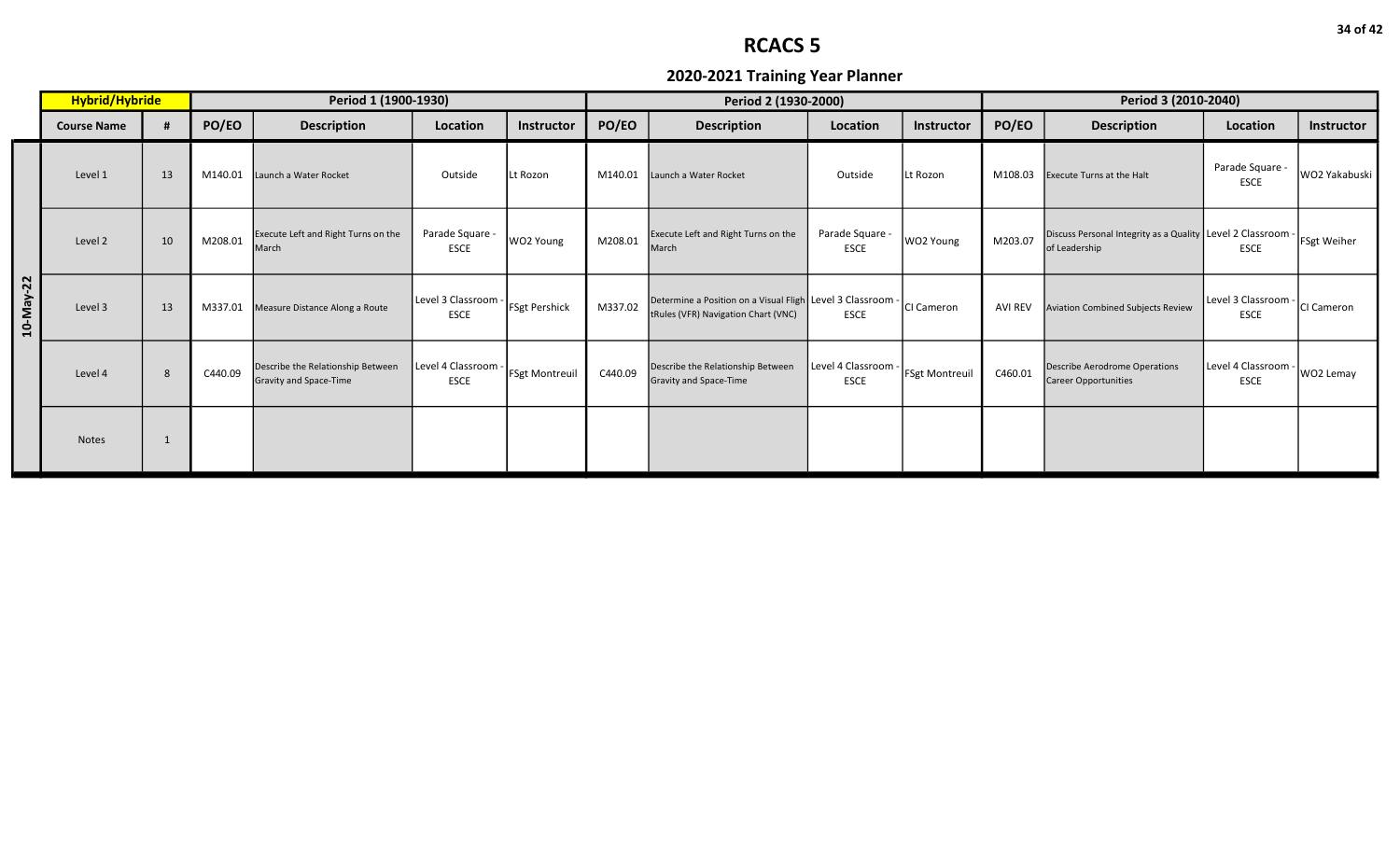|           | Hybrid/Hybride     |    | Period 1 (1900-1930) |                                                                                                       |                                    |                      |         | Period 2 (1930-2000)                                            |                                    |                              | Period 3 (2010-2040) |                                                                 |                                    |                      |  |
|-----------|--------------------|----|----------------------|-------------------------------------------------------------------------------------------------------|------------------------------------|----------------------|---------|-----------------------------------------------------------------|------------------------------------|------------------------------|----------------------|-----------------------------------------------------------------|------------------------------------|----------------------|--|
|           | <b>Course Name</b> |    | PO/EO                | <b>Description</b>                                                                                    | Location                           | Instructor           | PO/EO   | <b>Description</b>                                              | Location                           | Instructor                   | PO/EO                | <b>Description</b>                                              | Location                           | <b>Instructor</b>    |  |
|           | Level 1            | 13 | M108.04              | Close to the Right and Left                                                                           | Parade Square -<br><b>ESCE</b>     | WO1 Nadeau           | M103.03 | Participate in Teambuilding Activities                          | Level 1 Classroom<br><b>ESCE</b>   | FSgt Walsh                   | M103.03              | Participate in Teambuilding Activities                          | Level 1 Classroom -<br><b>ESCE</b> | <b>FSgt Walsh</b>    |  |
|           | Level 2            | 10 | M203.08              | Participate in Team-Building Activities Level 2 Classroom -<br>Record Entries in a Reflective Journal | <b>ESCE</b>                        | WO2 Lemay            | M208.02 | Form Single File From the Halt                                  | Parade Square -<br>ESCE            | WO <sub>2</sub><br>MacDonald | C240.01              | Participate in a Non-Verbal<br><b>Communication Activity</b>    | Level 2 Classroom -<br><b>ESCE</b> | <b>FSgt Weiher</b>   |  |
| 17-May-22 | Level 3            | 13 | <b>AVI REV</b>       | <b>Aviation Combined Subjects Review</b>                                                              | Level 3 Classroom -<br><b>ESCE</b> | CI Cameron           |         | 31/336/337 P<br>Assessment                                      | Level 3 Classroom -<br><b>ESCE</b> | CI Cameron                   | 31/336/337 P         | <b>Aviation Subjects-Combined</b><br>Assessment                 | Level 3 Classroom -<br><b>ESCE</b> | CI Cameron           |  |
|           | Level 4            | 8  | C431.02              | Demonstrate Turns, Climbs and<br>Descents in a Flight Simulator                                       | Level 4 Classroom -<br><b>ESCE</b> | <b>FSgt Pershick</b> | C431.02 | Demonstrate Turns, Climbs and<br>Descents in a Flight Simulator | Level 4 Classroom<br><b>ESCE</b>   | <b>FSgt Pershick</b>         | C431.02              | Demonstrate Turns, Climbs and<br>Descents in a Flight Simulator | Level 4 Classroom -<br><b>ESCE</b> | <b>FSgt Pershick</b> |  |
|           | <b>Notes</b>       |    |                      |                                                                                                       |                                    |                      |         |                                                                 |                                    |                              |                      |                                                                 |                                    |                      |  |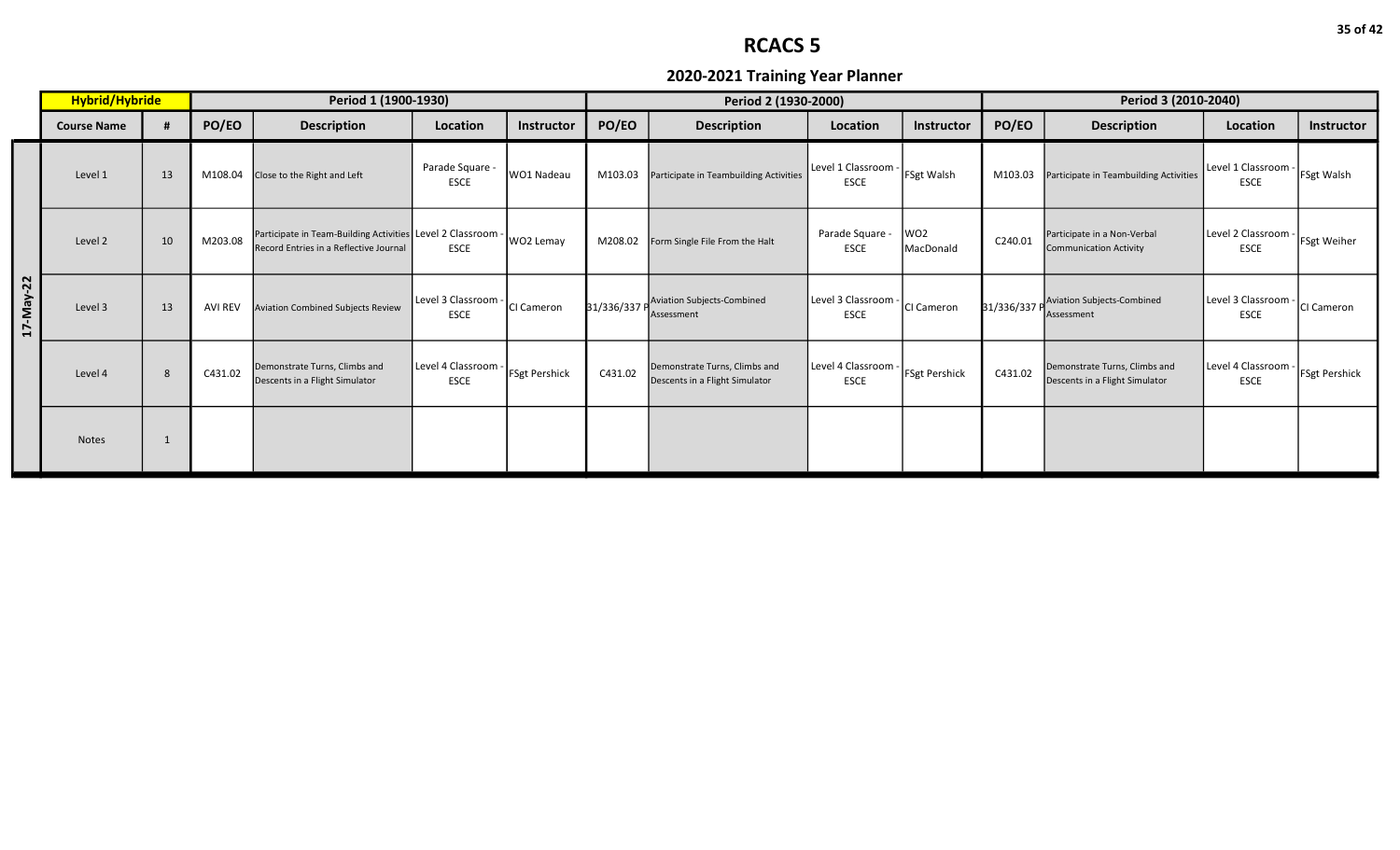|           | Hybrid/Hybride     |    |       | Period 1 (1900-1930) |          |            |       | Period 2 (1930-2000) |          |            |       | Period 3 (2010-2040) |          |            |
|-----------|--------------------|----|-------|----------------------|----------|------------|-------|----------------------|----------|------------|-------|----------------------|----------|------------|
|           | <b>Course Name</b> | #  | PO/EO | <b>Description</b>   | Location | Instructor | PO/EO | <b>Description</b>   | Location | Instructor | PO/EO | <b>Description</b>   | Location | Instructor |
|           | Level 1            | 13 |       |                      |          |            |       |                      |          |            |       |                      |          |            |
|           | Level 2            | 10 |       |                      |          |            |       |                      |          |            |       |                      |          |            |
| 24-May-22 | Level 3            | 13 |       |                      |          |            |       |                      |          |            |       |                      |          |            |
|           | Level 4            | 8  |       |                      |          |            |       |                      |          |            |       |                      |          |            |
|           | Notes              | 1  |       |                      |          |            |       |                      |          |            |       |                      |          |            |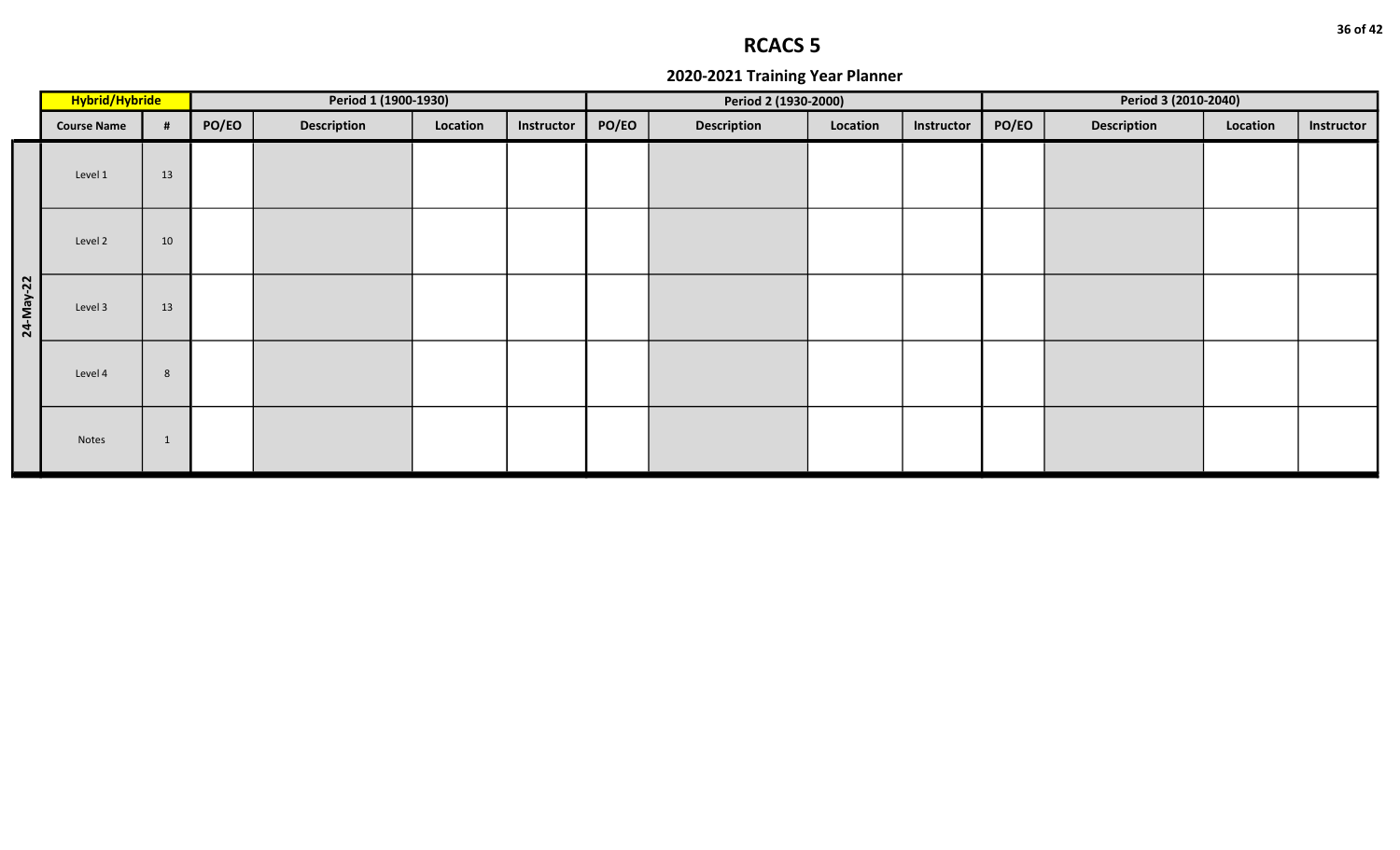|           | Hybrid/Hybride     |    | Period 1 (1900-1930) |                                                                   |                                        |                |         | Period 2 (1930-2000)                              |                                        |                   | Period 3 (2010-2040) |                    |                                |            |  |
|-----------|--------------------|----|----------------------|-------------------------------------------------------------------|----------------------------------------|----------------|---------|---------------------------------------------------|----------------------------------------|-------------------|----------------------|--------------------|--------------------------------|------------|--|
|           | <b>Course Name</b> |    | PO/EO                | <b>Description</b>                                                | Location                               | Instructor     | PO/EO   | <b>Description</b>                                | Location                               | <b>Instructor</b> | PO/EO                | <b>Description</b> | Location                       | Instructor |  |
|           | Level 1            | 13 | C107.03              | Tour the Squadron                                                 | <b>ESCE</b>                            | WO1 Nadeau     | LVL O   | Level Officer Period                              | Level 1 Classroom -<br><b>ESCE</b>     | Lt Rozon          | CO                   | CO's Parade        | Parade Square -<br><b>ESCE</b> |            |  |
|           | Level 2            | 10 | M231.05              | <b>Describe Aircraft Control Surfaces</b>                         | Level 2 Classroom - WO2<br><b>ESCE</b> | MacDonald      | M231.05 | Describe Aircraft Control Surfaces                | Level 2 Classroom - WO2<br><b>ESCE</b> | MacDonald         | $\rm CO$             | CO's Parade        | Parade Square -<br><b>ESCE</b> |            |  |
| 31-May-22 | Level 3            | 13 |                      | 308 PREP Prep Period for 308 PC                                   | Parade Square -<br><b>ESCE</b>         | CI Cameron     | 308 PC  | <b>Practical Evaluation</b>                       | Parade Square -<br>ESCE                | CI Cameron        | CO                   | CO's Parade        | Parade Square -<br><b>ESCE</b> |            |  |
|           | Level 4            | 8  | C460.02              | Describe Air Traffic Control (ATC)<br><b>Career Opportunities</b> | Level 4 Classroom<br><b>ESCE</b>       | FSgt Montreuil | C460.03 | Describe Airport Security Career<br>Opportunities | Level 4 Classroom -<br><b>ESCE</b>     | WO2 Lemay         | $\rm CO$             | CO's Parade        | Parade Square -<br><b>ESCE</b> |            |  |
|           | <b>Notes</b>       | -1 |                      |                                                                   |                                        |                |         |                                                   |                                        |                   |                      |                    |                                |            |  |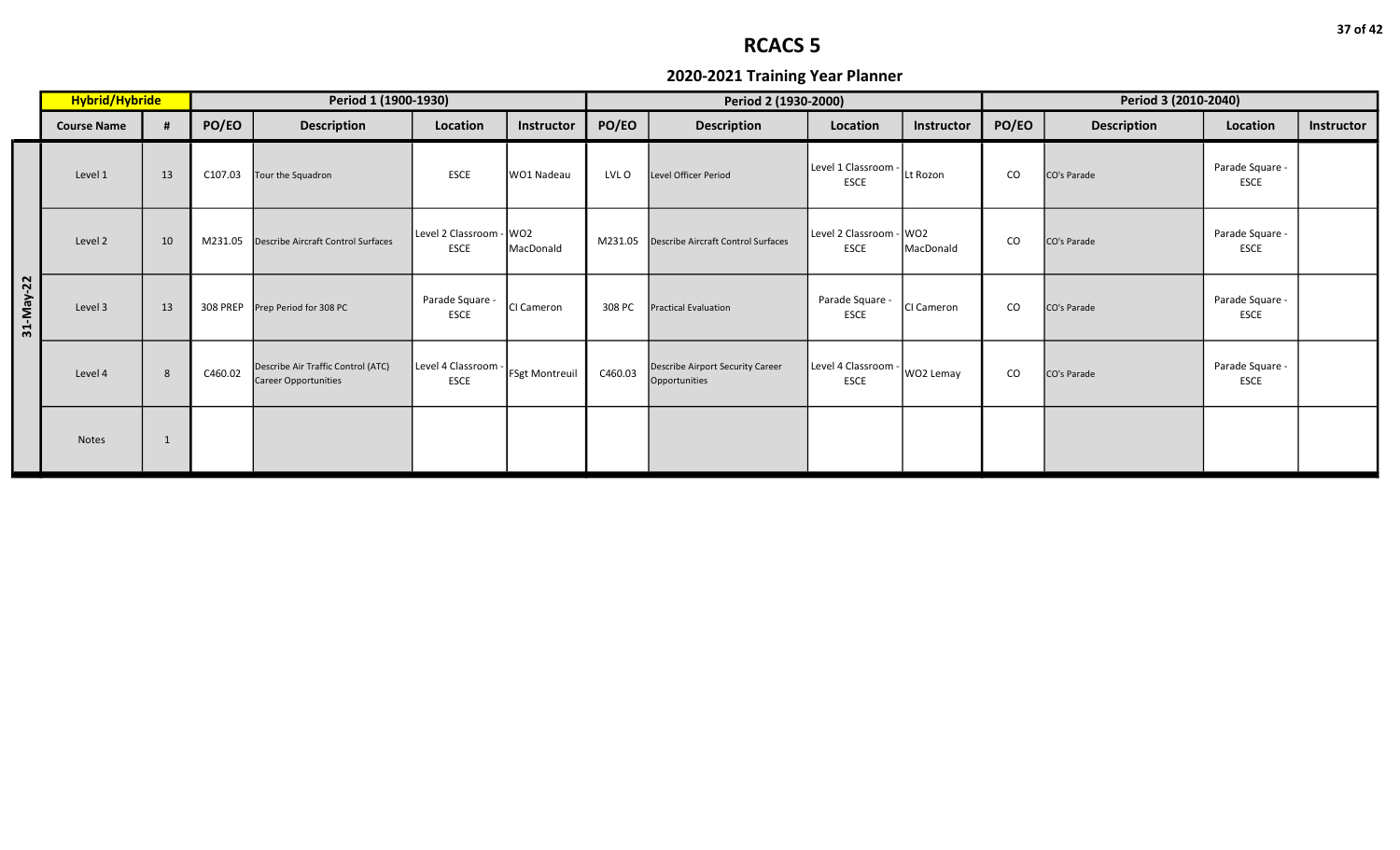|          | Hybrid/Hybride     |    | Period 1 (1900-1930) |                              |              |            |       | Period 2 (1930-2000)  |              |            | Period 3 (2010-2040) |                       |              |            |  |
|----------|--------------------|----|----------------------|------------------------------|--------------|------------|-------|-----------------------|--------------|------------|----------------------|-----------------------|--------------|------------|--|
|          | <b>Course Name</b> |    | PO/EO                | <b>Description</b>           | Location     | Instructor | PO/EO | <b>Description</b>    | Location     | Instructor | PO/EO                | <b>Description</b>    | Location     | Instructor |  |
|          | Level 1            | 13 | <b>ACR PREP</b>      | <b>ACR Practice</b>          | Embrun Arena |            |       | ACR PREP ACR Practice | Embrun Arena |            | <b>ACR PREP</b>      | <b>ACR Practice</b>   | Embrun Arena |            |  |
|          | Level 2            | 10 |                      | <b>ACR PREP ACR Practice</b> | Embrun Arena |            |       | ACR PREP ACR Practice | Embrun Arena |            | <b>ACR PREP</b>      | <b>ACR Practice</b>   | Embrun Arena |            |  |
| 7-Jun-22 | Level 3            | 13 |                      | ACR PREP ACR Practice        | Embrun Arena |            |       | ACR PREP ACR Practice | Embrun Arena |            |                      | ACR PREP ACR Practice | Embrun Arena |            |  |
|          | Level 4            | 8  |                      | ACR PREP ACR Practice        | Embrun Arena |            |       | ACR PREP ACR Practice | Embrun Arena |            | <b>ACR PREP</b>      | <b>ACR Practice</b>   | Embrun Arena |            |  |
|          | Notes              | 1  | <b>ACR PREP</b>      | <b>ACR Practice</b>          |              |            |       | ACR PREP ACR Practice |              |            | <b>ACR PREP</b>      | <b>ACR Practice</b>   |              |            |  |